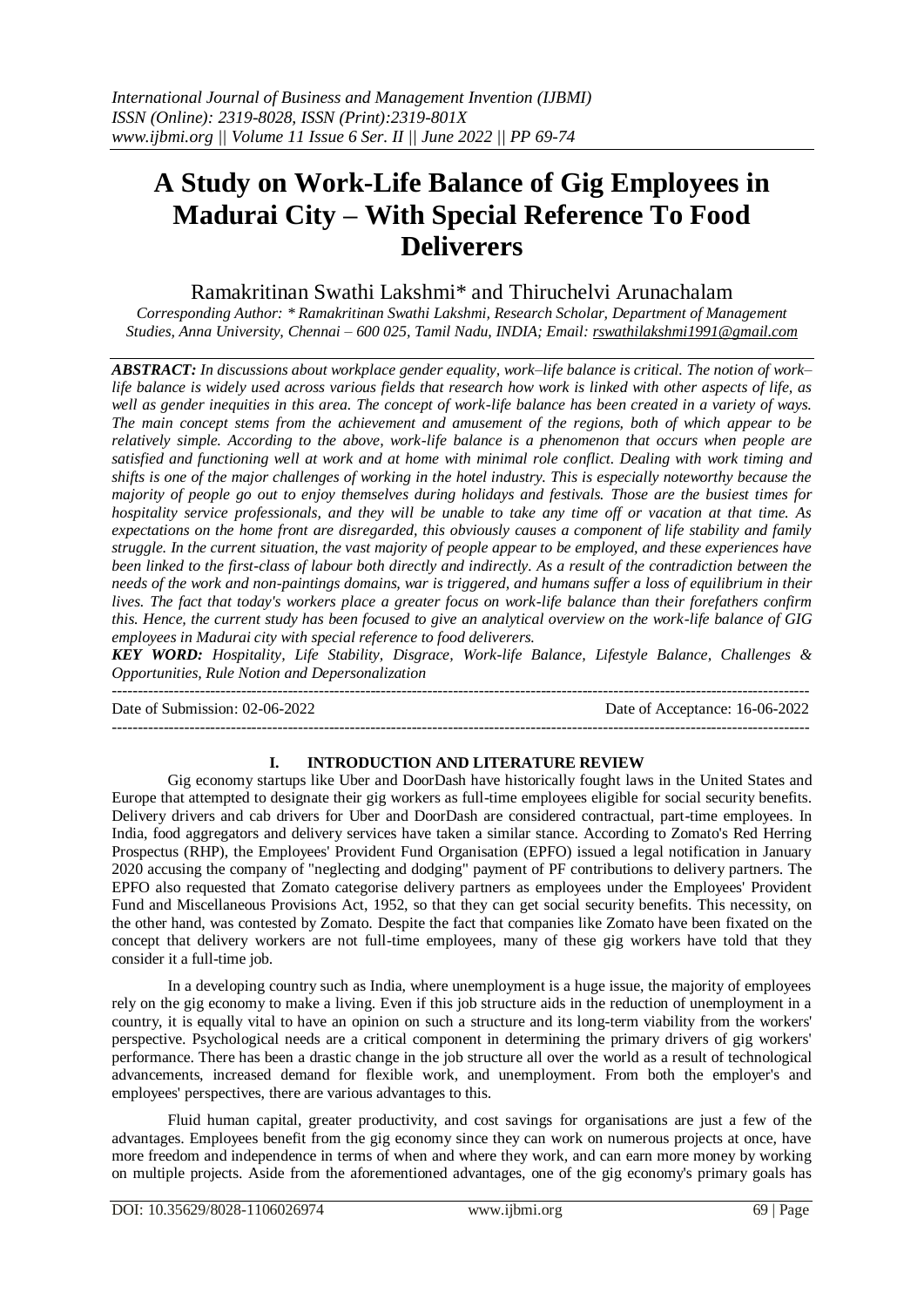been to reduce unemployment. Babysitters, musicians, truck drivers, artists, food delivery people, freelance programmers, and other gig economy jobs are just a few examples. Uncertainty, workers who are unreceptive to corporate culture, workers' compensation and protection, irregular working hours, and a lack of social contact are some of the issues that are linked with it.

**Warren, Tracey. (2021)** have done a paper and their review requests 'where are we' in the review from balance between serious and fun activities inside Industrial Relations and 'where to next' assuming that we are to distinguish switches for positive change in working environment sex uniformity as innovation brings the potential for smoothing or upsetting how ladies and men from various class bunches work and care. It begins by shining a classed lens on the mainstream work–life balance agenda in order to identify shortcomings in its heavy focus on time constraints highlighted by financially affluent middle-class workers and its ignoring of financial problems. The essay next explores the effects of the rise in gig labour on work–life balance, using a more sophisticated conceptualization. Gig work is marketed as providing flexibility and autonomy, allowing carers to work while caring for their loved ones, yet it is carried out without the safety nets that are more frequent in conventional employment. It can cause uncertainty in work hours and income, as well as job intensification and financial stress, all of which have an impact on work–life balance. 'Where to Next' is working on a more inclusive strategy that recognizes gender, class, and other sorts of diversity in order to achieve gender equality in the workplace for all.

**Keith, Melissa et al. (2020)** have summed up their work as regardless of far-reaching interest in the gig economy, scholarly exploration on the point has lingered behind. The current chapter uses organisational theory and research to provide a practical model for understanding how workers' health and well-being are affected by gig labour. This chapter, based on previous research, describes the gig economy in all of its forms and proposes a framework for understanding why people join it. Following that, we'll look at how different aspects of the gig economy and gig workers can be viewed as both demands and resources that affect how individuals experience gig labour. We draw on previous research on alternative work arrangements and entrepreneurship, as well as the little research on the gig economy, to better understand how these traits are likely to influence worker health and well-being. Finally, a study agenda is presented in order to stimulate much-needed research into the gig economy and its workers.

**Lehdonvirta, Vili. (2018)** have done a review and it expresses that the Gig economy stages appear to give outrageous worldly adaptability to laborers, giving them full command over how to go through every hour and moment of the day. When workers try to exercise this flexibility, what obstacles do they face? They examine three online piecework platforms with varied histories and worker demographics: Mechanical Turk, mobile works, and cloud factory, using 30 worker interviews and other data. Workers' power over scheduling is limited in practice due to structural restrictions (availability of employment and degree of worker dependence on the work), as well as cultural-cognitive constraints (procrastination and presentism). The severity of these restraints varies greatly amongst platforms, with the formally freest platform having the most structural and cultural-cognitive constraints. Workers have also evolved informal techniques, tools, and groups to manage these limits, according to the researchers. They suggest that evaluating flexible working arrangements by concentrating on outcomes rather than worker control is a more successful approach.

Every profession was aware of their specific responsibilities and worked diligently to meet them. Farmers, for example, supplied a consistent supply of food, carpenters provided tools for a variety of tasks, and architects designed the region's basis. However, there was no chance of finding work. Every tradesperson was a self-employed individual in some capacity. Everyone was a freelancer, from the priest to the blacksmith to the mason, working on small jobs before moving to cities to complete larger undertakings. The gig economy is still thriving in the twenty-first century, in the year 2021, and has shown to be a driving factor in influencing the future of the Indian economy. According to a BCG analysis, the gig economy has the potential to provide 90 million employment (approximately 30 percent of India's non-farm labour), contribute 1.25 percent to GDP, and create millions of new jobs across all sectors of the Indian economy.

What distinguishes such a gig-based relationship is its one-of-a-kind trait. It promotes one-of-a-kind employment interactions that go beyond any conventional metric. Traditional working techniques are eliminated in a number of ways, the most important of which is the removal of the employer-employee divide. The transaction is also fascinating because of the flexibility they have in terms of desired operations and the hours they choose to devote. Businesses benefit from the same flexibility because they are not reliant on loyal personnel, allowing them to save money on set salary and social security benefits. Multiple urban platforms that promote chances for gig specialists who want to stay ahead of the curve by questioning the status quo are helping to propel such a work economy forward. We may claim that 'Tech' is finally being utilised to magnify good, based on the way the 'gig economy' is gaining traction. It is developing a streamlined paradigm for providing and distributing equal chances for all people.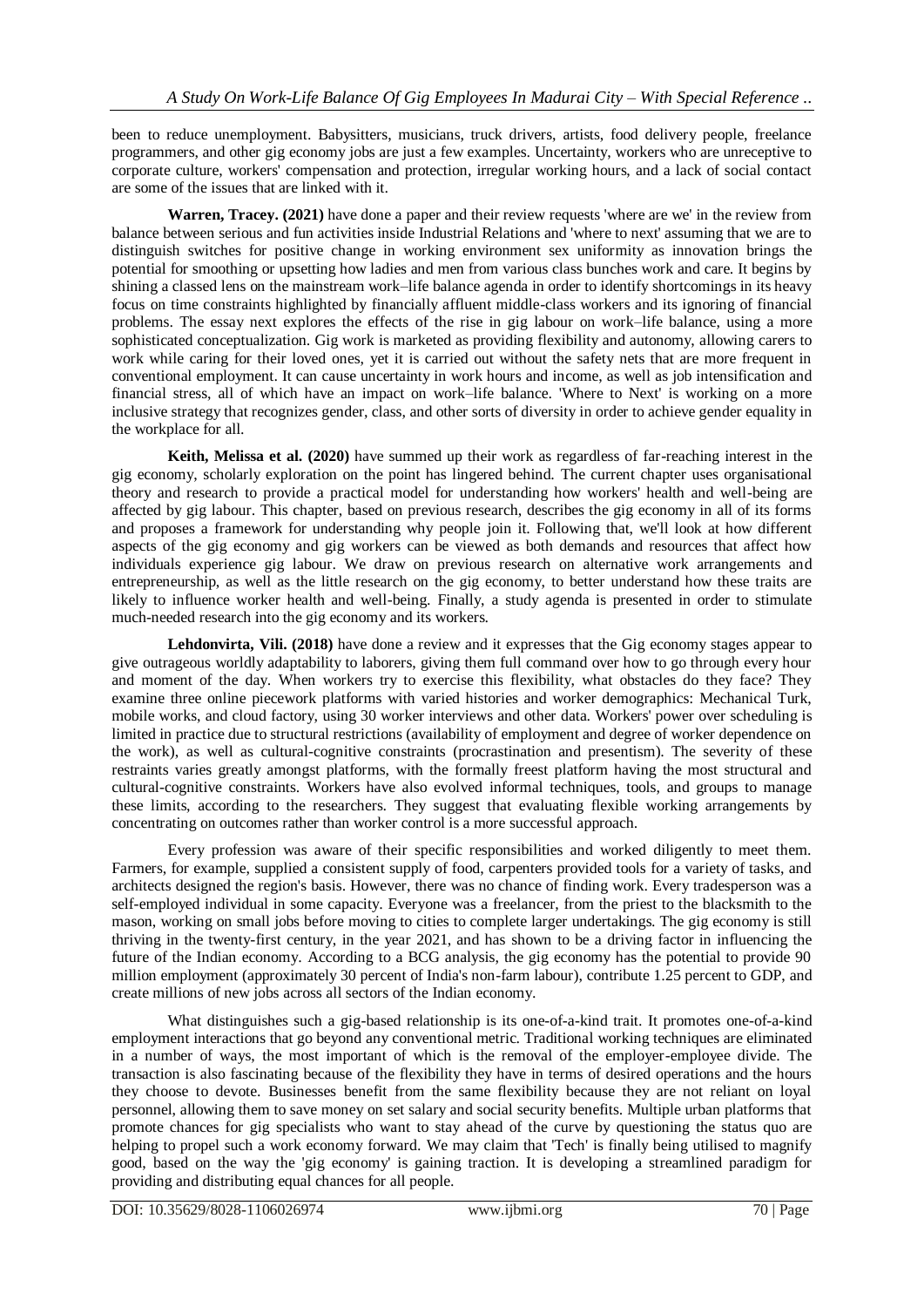## **1.2 Research Objectives**

The current study has been associated following objectives (1) To know about Indian GIG economy, (2) To analyse various factors associated with the study and (3) To discuss and suggest for the perfect work-life balance of the respondents (food deliverers) from the study conducted.

#### **1.3 Research Methodology and Data Analysis**

Current study has been done with 100 sample respondents (food deliverers) from the study area (Table-1). Structured questionnaire was distributed among them, data collected and properly analyzed as follows:

| <b>Basis</b>          | <b>Classification</b>       | Percentage | <b>Cumulative Percentage</b> |
|-----------------------|-----------------------------|------------|------------------------------|
| Gender                | Male                        | 70         | 70                           |
|                       | Female                      | 30         | 100                          |
|                       |                             | 100        |                              |
| Age                   | Below 30 years              | 32         | 32                           |
|                       | $31 - 40$ years             | 25         | 57                           |
|                       | $41 - 50$ years             | 23         | 80                           |
|                       | Above 50 years              | 20         | 100                          |
|                       |                             | 100        |                              |
| <b>Marital Status</b> | Married                     | 48         | 48                           |
|                       | Unmarried                   | 52         | 100                          |
|                       |                             | 100        |                              |
| Education             | Up to HSC                   | 20         | 20                           |
|                       | <b>Under-Graduation</b>     | 31         | $\overline{51}$              |
|                       | Post-Graduation             | 12         | 63                           |
|                       | Diploma                     | 18         | 81                           |
|                       | Others                      | 19         | 100                          |
|                       |                             | 100        |                              |
| Experience            | Below 3 years               | 36         | 36                           |
|                       | $3 - 6$ years               | 42         | 78                           |
|                       | Above 6 years               | 22         | 100                          |
|                       |                             | 100        |                              |
| Salary                | Below Rs. 10,000            | 38         | 38                           |
|                       | Rs. $10,001 -$ Rs. $15,000$ | 29         | 67                           |
|                       | Rs. $15,001 -$ Rs. $20,000$ | 23         | 90                           |
|                       | Above Rs. 20,000            | 10         | 100                          |
|                       |                             | 100        |                              |
| <b>Work Nature</b>    | Day Shift                   | 39         | 39                           |
|                       | Night Shift                 | 25         | 64                           |
|                       | Mid-time Shift              | 36         | 100                          |
|                       |                             | 100        |                              |

**Table 1:** Socio-Demographic Analysis of the Respondents

*Source: Primary data*

## **1.4 Findings and Interpretation**

**Table 2:** Analysis on the Basic Need of the Respondents in their Work Situation

(As a food deliverer)

| <b>Basic Needs</b>                                                                                                                                | Percentage | <b>Cumulative</b><br>Percentage |
|---------------------------------------------------------------------------------------------------------------------------------------------------|------------|---------------------------------|
| The requirements for health and safety (protection from ill health and injury at work and<br>outside of work, and the enhancement of good health) | 20         | 20                              |
| Needs related to finances and family (pay, job security and other family needs)                                                                   | 25         | 45                              |
| Needs in the community (collegiality at work and leisure time away from work)                                                                     | 22         | 67                              |
| Self-confidence is essential (recognition and appreciation of work within the organisation<br>and outside the organisation)                       | 12         | 79                              |
| Actualization requirements (realising one's potential as a professional and inside the<br>organisation)                                           | 10         | 89                              |
| It is necessary to have knowledge (learning to enhance job and professional skills)                                                               |            | 94                              |
| Needs in terms of appearance (creativity at work as well as personal creativity and general<br>aesthetics)                                        | 6          | 100                             |

*Source: Primary data*

**Table 3:** Analysis on the Significant Relationship between Work Nature and Basic Needs of Respondents (Food Deliverer)*– ANOVA Test*

|                    | <u>DUINULD</u>      | 111101111100 |                           |
|--------------------|---------------------|--------------|---------------------------|
| <b>Work Nature</b> | $\mathcal{F}$ Ratio | <b>ANOVA</b> | <b>Significance Level</b> |
| Day Shift          | 0.235               | 2.561        |                           |
| Night Shift        | 0.243               | 2.592        |                           |
| Mid-time Shift     | 0.672               | 2.318        |                           |
|                    |                     |              |                           |

*Source: Primary Data (\*Significance at 5% level)*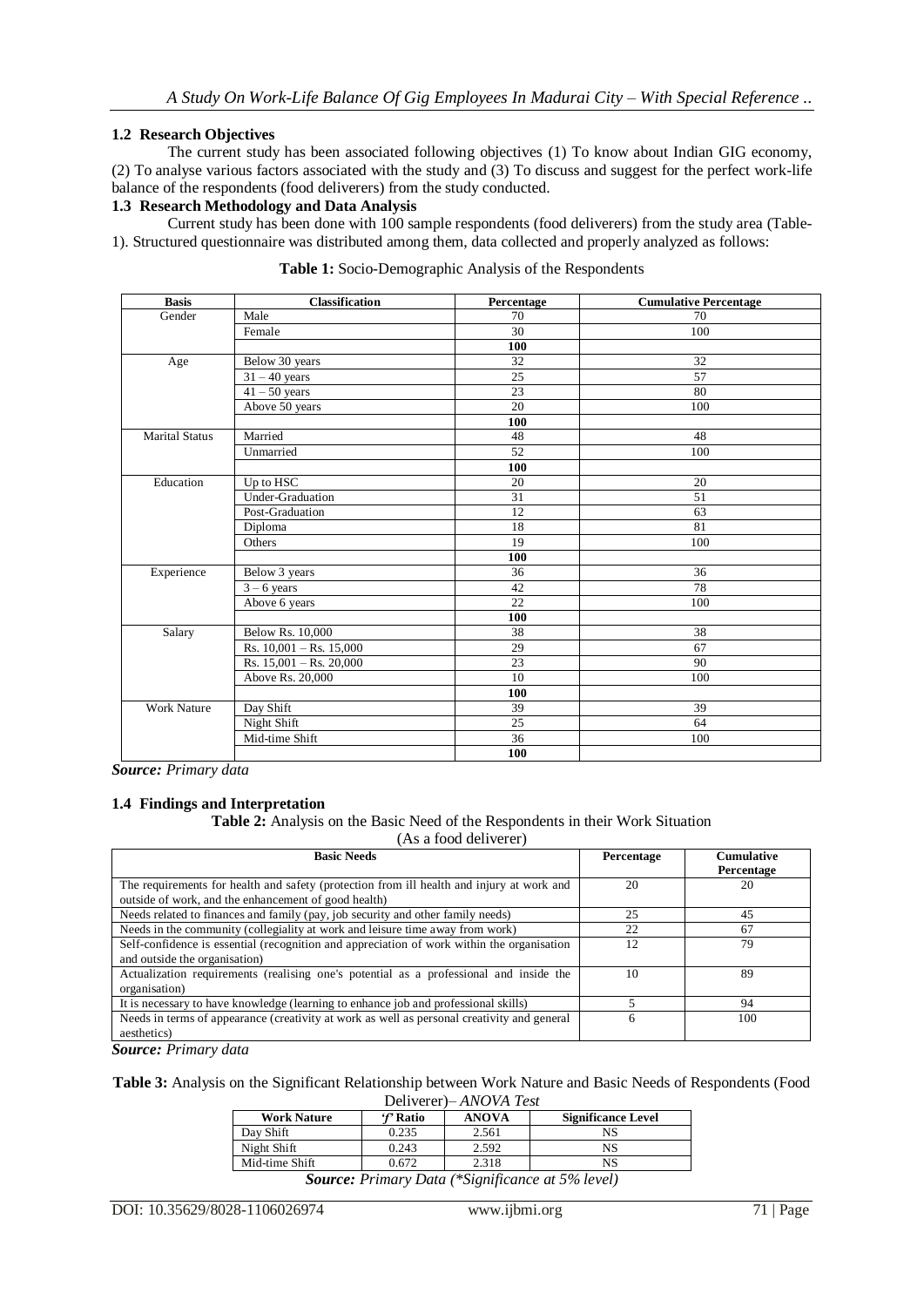#### **Table 4:** Analysis on the Factors associated with Lack in Work-Life Balance

#### *(SA – Strongly Agree; A – Agree; PA – Probably Agree; DA – Disagree and SDA – Strongly Disagree)*

| <b>Factors</b>                                                                            |  | A  | PА | DA | <b>SD</b> |
|-------------------------------------------------------------------------------------------|--|----|----|----|-----------|
|                                                                                           |  |    |    |    | A         |
| Traveling to and from work is difficult.                                                  |  | 20 | 28 | 19 | 23        |
| Due to employment, I'm unable to attend family events.                                    |  | 18 | 38 | 20 | 4         |
| Due to work obligations, I spend less time with my family.                                |  | 25 | 29 | 16 | 15        |
| My employer provides counselling services to help me combine my professional and personal |  | 20 | 27 | 16 | 8         |
| lives.                                                                                    |  |    |    |    |           |
| My employer allows me to work from home on a part-time basis.                             |  | 26 | 30 | 13 |           |
| Allowing me to effectively manage my family's demands thanks to allowance benefits        |  | 29 | 27 | 14 | 10        |
| My company's leave policy meets my requirements.                                          |  | 29 | 20 | 10 | 20        |
| As a result of my profession, I'm dealing with stress-related illnesses.                  |  | 28 | 29 | 24 | 3         |

*Source: Primary Data*

#### **Table 5:** Analysis on the Socio-Demographic Factors and Work-Life Balance of the Respondents – *CHI-SQUARE Analysis*

Null Hypotheses have been framed with the Socio-Demographic Factors and Work-life Balance of the Respondents. And it has been verified by following table:

| <b>Calculated Value</b> | <b>Tabulated Value</b> | <b>Status of the Result</b>                              |
|-------------------------|------------------------|----------------------------------------------------------|
| 10.13                   | 7.815                  | Failed to accept the Null Hypothesis ( <i>Rejected</i> ) |
| 0.58                    | 7.815                  | Accepted the Null Hypothesis                             |
| 0.78                    | 7.815                  | Accepted the Null Hypothesis                             |
| 5.78                    | 7.815                  | Accepted the Null Hypothesis                             |
| 12.20                   | 7.815                  | Failed to accept the Null Hypothesis ( <i>Rejected</i> ) |
| 6.784                   | 7.815                  | Accepted the Null Hypothesis                             |
|                         |                        |                                                          |

*Source: Primary Data (\*Significance at 5% level)*

#### **Debate and Recommendations**

A fast-food restaurant revolution is taking on in India right now. People used to assess how much it would cost to create a chicken dish at home (rather than eating out at a restaurant) and then do so. Well-heeled Indians are more inclined to go out these days. With a population of roughly 1.1 billion people and a burgeoning middle class, India promises a significant long-term growth opportunity for fast food. The people's food patterns are shifting. If both the husband-and-wife work, by the time they get home from work, the wife is too tired to prepare meals for the family, leading to a preference for fast food. As a result, fast food retailers proliferate and expand. Eating out has evolved from a trend to a weekend ritual. Furthermore, most city dwellers choose to eat out since they lack domestic support. The middle-class mindset has shifted dramatically as a result of the country's socioeconomic changes. They anticipate having a wide range of options. While fast food is preferred, fast food establishments are also prepared to serve both traditional and western cuisine. Advertisements are luring professionals, executives, and even youngsters to go out for fast food.

During the weeks when Zomato and Swiggy faced a barrage of criticism on social media from both delivery employees and netizens, Zomato chose to reply by investing in TV commercials starring prominent Bollywood stars Hrithik Roshan and Katrina Kaif. Activists and several internet users slammed the commercial, accusing Zomato TV of being unconcerned about the challenges that gig workers face. This caused the corporation to release a lengthy statement in order to put the matter to rest. The study's primary conclusions were discovered through the examination and interpretation of data provided by the participants. The following are some of the recommendations drawn from the study for the respondents (food deliverers) to achieve the ideal work-life balance:

- Food-delivery management should assess the difficulties surrounding their employees' WLB and develop and implement procedures to address the problem.
- The organisation should concentrate on implementing WLB-related employment practices that have a higher impact on increasing employee productivity.
- The main causes of poor WLB among hotel employees are long and stressful working hours and a shortage of labour. These dissatisfactions need to be addressed.
- Poor WLB of food delivery staff is caused by scheduling problems and the pressure of various jobs, which should be addressed by management as well.
- The food delivery sector is concerned with employee WLB, yet the steps in place to improve the situation are ineffective. To address these complaints, management should take appropriate measures.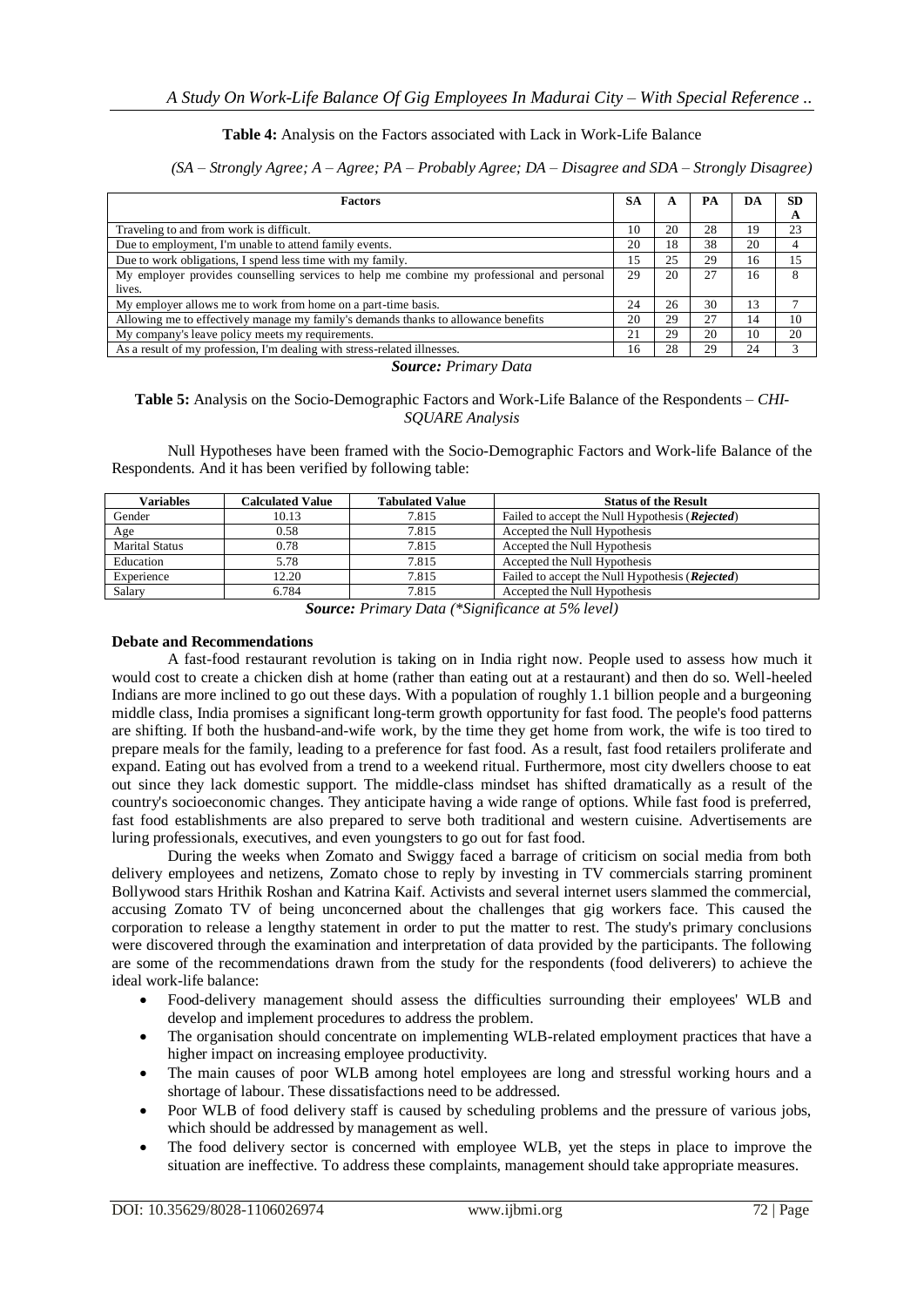- WLB-related employment practices are considered as the most important based on their capacity to increase employee productivity among respondents. It must also be corrected.
- Giving fair recognition and rewarding excellent work not only helps increase job satisfaction and reduce workplace stress, but it also helps reduce employee turnover. Compensation for services performed by employees is one of the most important HR factors. As a result, it is proposed that employee compensation be fair and just. The principle of equal remuneration for equal work must be followed. The hotel business needs to take a hard look at the pay that is paid to frontline, supervisory, and middle management cadres, as it is comparably low in comparison to other industries.
- Employee turnover is influenced by a variety of factors, including work culture and working environment. It should be the goal of the workplace culture to make employees feel at ease. Workplaces should be friendly and cooperative. Employees must be given a fair opportunity to speak up and provide comments at all times. A nice work environment and a healthy work culture make a big impact in an employee's decision to stay with the company.
- Organizations in the hotel business should invest in staff learning and development, according to this suggestion. Employees must be enticed to pursue further education and expand their knowledge. In addition, training programmes for increasing customer service, management abilities, and cultural training should be done.
- Mentoring not only reduces employee turnover but also enhances new workers' skills, resulting in increased production, according to research. To attain a low employee turnover rate, Google has successfully implemented mentorship.

Gig platforms will continue to thrive and serve as the technical resource power grids for the global stage in the future of the Bharat we live in today. Based on current trends, the country will be at the forefront of technology, labour, and skills. The gig economy has been growing and is predicted to outperform pre-pandemic forecasts due to the expected flood of gig workers switching from full-time jobs. While the government has taken the first measures to safeguard gig workers' social security, the 'Code on Social Security' still has to be refined. The option to subtract 5% from the amount owed to gig workers, for example, should be optional (based upon income brackets). Such deductions would not be acceptable because most gig workers, particularly delivery executives and drivers, are already experiencing lower income levels as a result of COVID-19. Furthermore, under the Bharat Pradhan Mantri Jan Arogya Yojana, Pradhan Mantri Suraksha Bima Yojana, and Pradhan Mantri Jeevan Jyoti Bima Yojana, all platform workers shall be provided with required coverage. This can be facilitated by employer firms, which will ensure employee protection, ensuring a long-term gig economy.

In this fast-paced environment, business organisations, particularly in the service industry, have become extremely demanding. Customer expectations in terms of comfort and breadth of services have risen substantially, fueled further by severe rivalry in the business. As a result, meeting client demands has become increasingly difficult for employees, resulting in increased job pressure. This stress manifests itself in multitasking and longer work hours, causing emotional and physical strain and, eventually, a work-life balance. If the imbalance is not addressed, it can lead to employee discontent with their jobs, increased stress, and ultimately a job moves. It has been proven that a better work-life balance among food deliverers leads to higher job satisfaction. There is apparently a link between WLB and job stress. Even when WLB improves, occupational stress is still significant. The sole explanation for this phenomenon is that the food deliverers have made attempts to improve the WLB; nonetheless, it is possible that the heavy work load on staff in all departments is contributing to high workplace stress.

It's also been established that there's a link between work-life balance and employee turnover. Employee turnover is reduced to some extent when work-life balance is achieved. Employee turnover, on the other hand, is influenced by the fact that there has been a boom in the food delivery sector, with a huge number of new food delivery companies recruiting employees by providing greater pay and more rewarding work experiences. Increasing pay and benefits will undoubtedly aid in the consolidation of relationships with employees and the reduction of employee turnover. Nonetheless, it is critical to improve the working environment and reduce employee workloads in order to assist them find a balance between their work and personal and social obligations. Staff development, recognition and reward for excellent performance, and mentoring are all initiatives that will assist boost employee morale. As a result, work-life balance and job satisfaction will increase, as well as workplace stress and staff turnover.

#### **BIBLIOGRAPHY**

- [1]. Acharya, Pragnya & Jena, Lalatendu. (2019). Backstage Life of Gig Workers: The unseen plight of the gig economy. Peoplematters, 7<sup>th</sup> November 2019. 70-71.
- [2]. Babatunde, Sodiq Olanrewaju & Olanipekun, W. & Lateef, Saheed & Babalola, Haorayau. (2020). Work Life Balance and the Performance of Academic Staff at the Selected Tertiary Institutions in Kwara State, Nigeria*. Journal of Southwest Jiaotong University*. 55. 10.35741/issn.0258-2724.55.6.45.